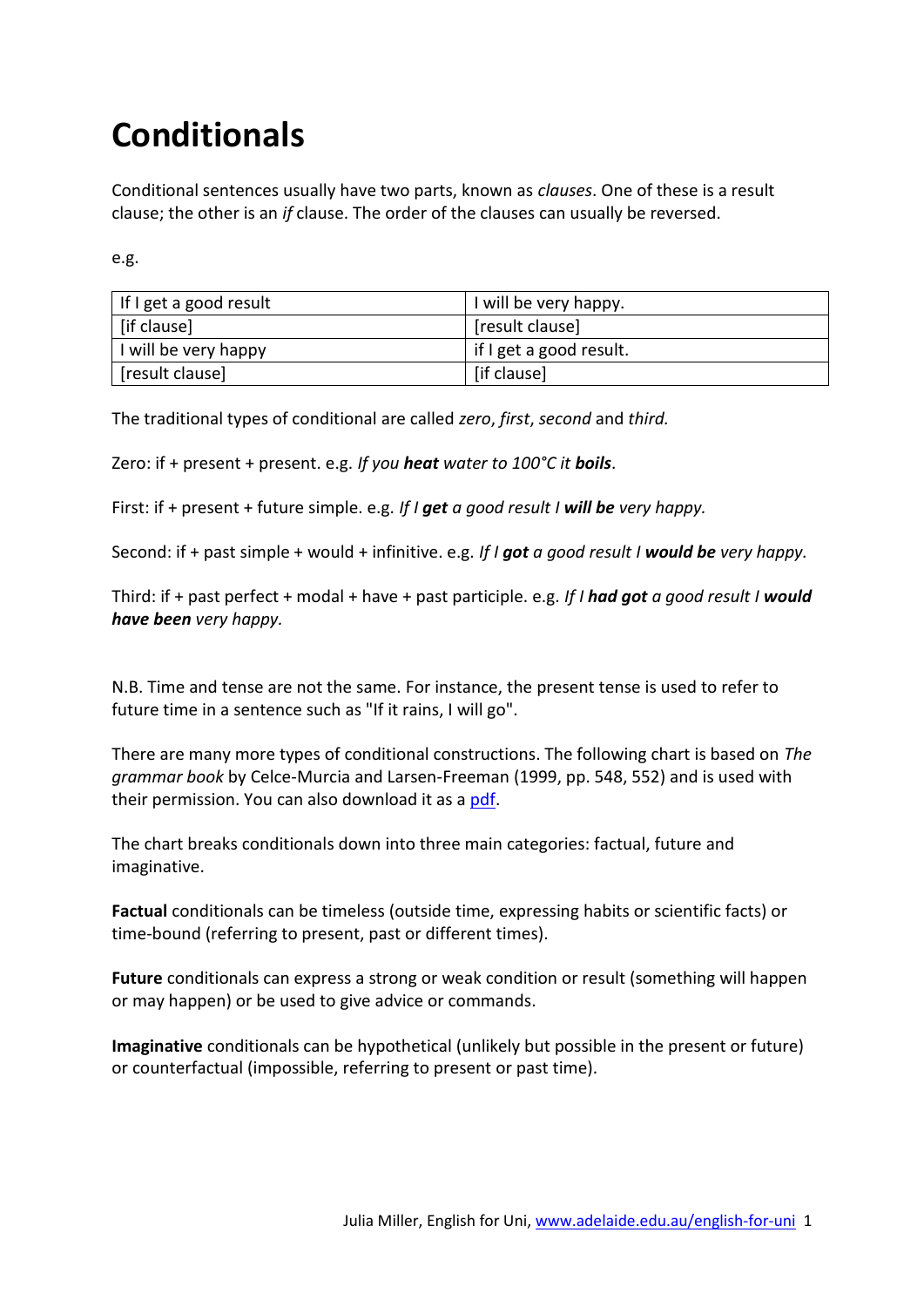| <b>Factual</b>                                     |                                                                                                                                                     | <b>Future (predictive)</b>                                                                                                                                                                                                          |                                                                                              | Imaginative                                                                                                                                                                    |                                                                                                                                                                                                           |                                                                                                                                                                                   |                                                                                        |                                                                                         |
|----------------------------------------------------|-----------------------------------------------------------------------------------------------------------------------------------------------------|-------------------------------------------------------------------------------------------------------------------------------------------------------------------------------------------------------------------------------------|----------------------------------------------------------------------------------------------|--------------------------------------------------------------------------------------------------------------------------------------------------------------------------------|-----------------------------------------------------------------------------------------------------------------------------------------------------------------------------------------------------------|-----------------------------------------------------------------------------------------------------------------------------------------------------------------------------------|----------------------------------------------------------------------------------------|-----------------------------------------------------------------------------------------|
| <b>Timeless</b>                                    |                                                                                                                                                     | <b>Time-bound</b>                                                                                                                                                                                                                   |                                                                                              |                                                                                                                                                                                |                                                                                                                                                                                                           | <b>Hypothetical</b><br>(unlikely but<br>possible)                                                                                                                                 | <b>Counterfactual (impossible)</b>                                                     |                                                                                         |
| Generic                                            | Habitual                                                                                                                                            |                                                                                                                                                                                                                                     |                                                                                              | <b>Strong condition</b><br>or result                                                                                                                                           | Weakened<br>condition or<br>result                                                                                                                                                                        |                                                                                                                                                                                   |                                                                                        |                                                                                         |
| <b>Outside</b><br>time                             | Present or past<br>time                                                                                                                             | <b>All times</b>                                                                                                                                                                                                                    | Past time                                                                                    | <b>Future time</b>                                                                                                                                                             | Present or future<br>time                                                                                                                                                                                 | Present or future<br>time                                                                                                                                                         | Present time                                                                           | Past time                                                                               |
| Present<br>tense                                   | Present or past<br>tense; or would +<br>infinitive                                                                                                  | Same or different<br>tenses or modals                                                                                                                                                                                               | Past tense +<br>$model + have +$<br>past participle                                          | Present + future<br>tenses; or<br>present +<br>imperative                                                                                                                      | Present time +<br>other modal +<br>infinitive                                                                                                                                                             | Past tense + modal<br>+ infinitive; or were<br>$to +$ infinitive +<br>$modal + infinite$                                                                                          | Past tense +<br>$modal +$<br>infinitive                                                | Past perfect tense +<br>$model + have + past$<br>participle                             |
| e.g. If you<br>heat water<br>to 100C, it<br>boils. | e.g. If I estimate<br>the results first, it<br>always helps.<br>If we<br>misinterpreted the<br>results, we<br><i>indicated this</i><br>immediately. | e.g. If you create a<br>spreadsheet, you<br>can formulate the<br>results more<br>easily.<br>If you legislate for<br>X, it could occur.<br>If you researched<br>the area, you must<br>have realised the<br>problem before we<br>did. | e.g. If they<br>financed the<br>project, they<br>may have<br>distributed the<br>product too. | e.g. If you<br>analyse the<br>results, you will<br>define the<br>problem more<br>clearly.<br>If you proceed<br>with the<br>experiment,<br>interpret the<br>findings carefully. | e.g. If you assess<br>the data<br>thoroughly, you<br>might establish<br>the cause of the<br>problem.<br>If you benefit<br>from the study,<br>you should<br>identify the key<br>factors in its<br>success. | e.g. If you exported<br>the table, it would<br>require too much<br>data.<br>If I were to process<br>all this data, I<br>would structure the<br>resulting graph<br>very carefully. | e.g. If Einstein<br>were alive<br>today, he<br>would<br>probably solve<br>the problem. | e.g. If you had<br>contextualised the<br>argument it would<br>have been more<br>useful. |
| <b>Scientific</b><br>facts                         | <b>Habits</b>                                                                                                                                       | <b>Implications</b>                                                                                                                                                                                                                 | <b>Inferences</b>                                                                            | <b>Predictions.</b><br><b>Commands</b>                                                                                                                                         | Possible plans.<br><b>Advice</b>                                                                                                                                                                          | <b>Future possibilities</b>                                                                                                                                                       | $\ldots$ but he<br>isn't alive<br>today.                                               | but you didn't<br>contextualise it.                                                     |
| $\mathbf{1}$                                       | $\overline{2}$                                                                                                                                      | $\overline{3}$                                                                                                                                                                                                                      | $\overline{4}$                                                                               | 5                                                                                                                                                                              | 6                                                                                                                                                                                                         | $\overline{7}$                                                                                                                                                                    | 8                                                                                      | 9                                                                                       |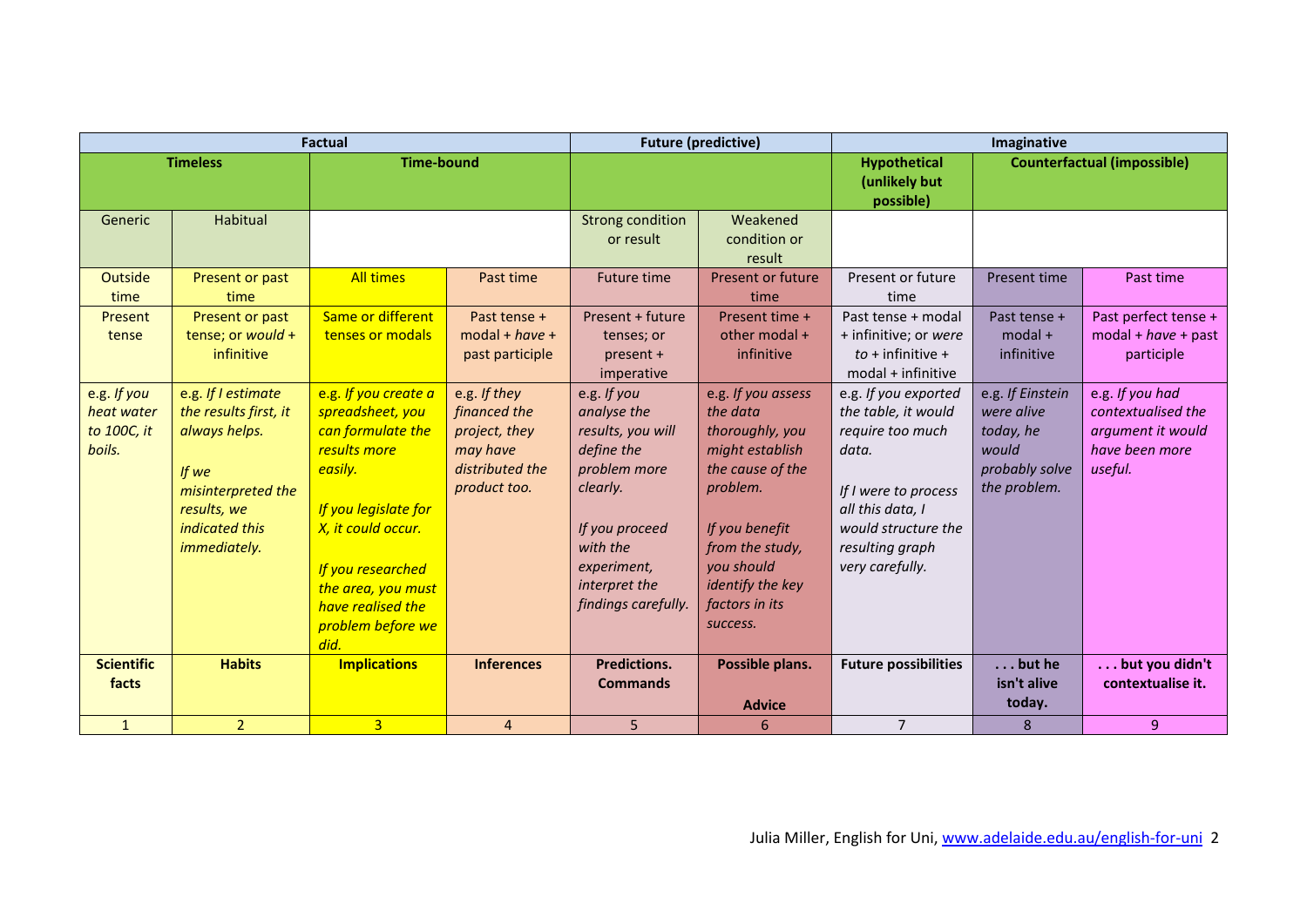You can use conditionals to:

State scientific facts in the present tense:

*If you heat water to 100C, it boils.*

• Show habitual actions in the present or past:

*If I estimate the results first, it always helps.*

*If we misinterpreted the results, we indicated this immediately.*

Show implications:

*If you create a spreadsheet, you can formulate the results more easily.*

*If you legislate for X, it could occur.*

*If you researched the area, you must have realised the problem before we did.*

Make inferences about the past:

*If they financed the project, they may have distributed the product too.*

Make predictions about the future:

*If you analyse the results, you will define the problem more clearly.*

Give commands:

*If you proceed with the experiment, interpret the findings carefully.*

Show possible plans or actions:

*If you assess the data thoroughly, you might establish the cause of the problem.*

Give advice:

*If you benefit from the study, you should identify the key factors in its success.*

• Show future possibilities:

*If you exported the table, it would require too much data. If I were to process all this data, I would structure the resulting graph very carefully.*

Refer to impossible situations in the present: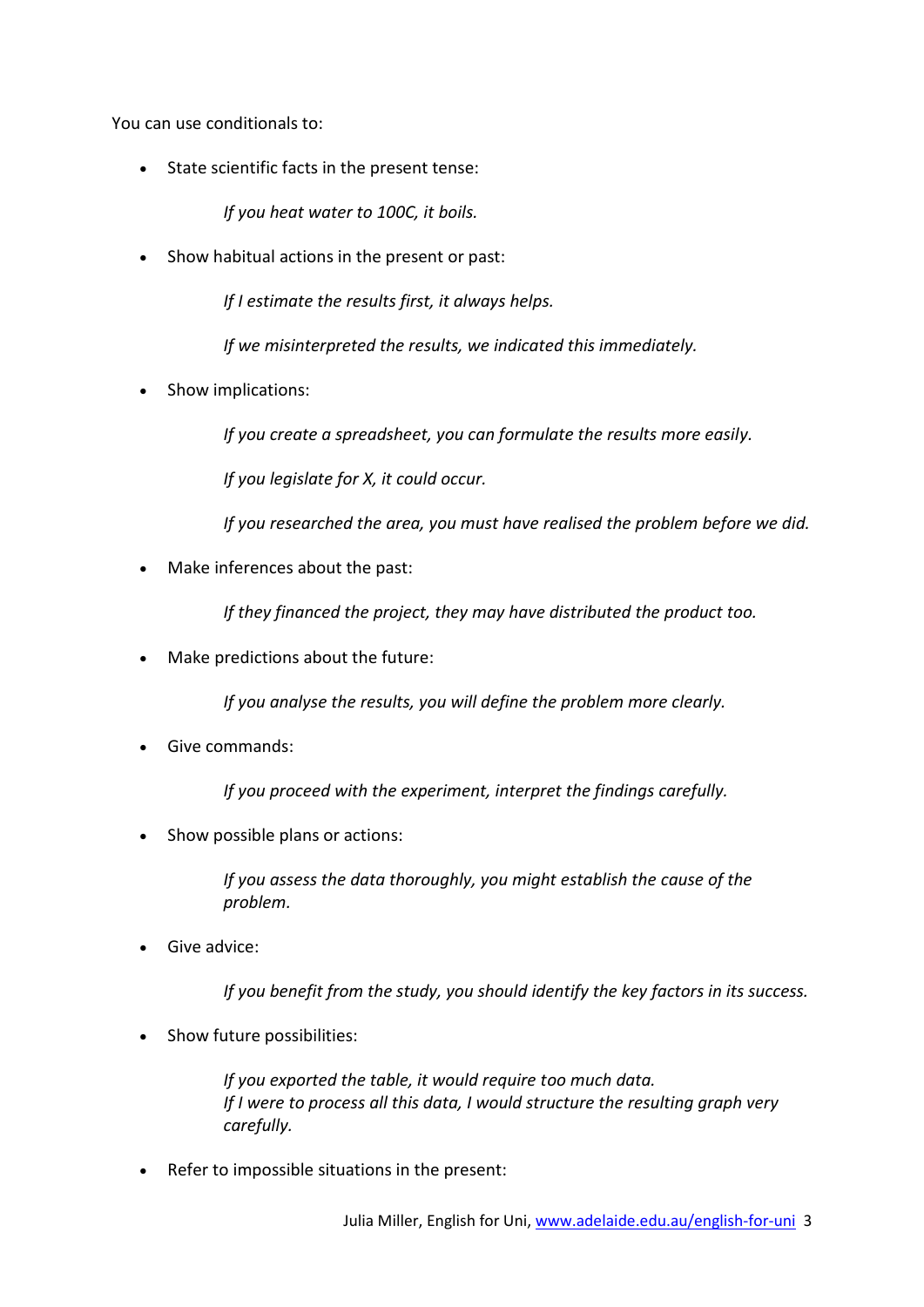*If Einstein were alive today, he would probably solve the problem.*

• Refer to impossible situations in the past:

*If you had contextualised the argument it would have been more useful.*

You can also use conditionals to:

- Speak humourously. e.g. *If that's the best Gordon Chan can do, I'm glad he doesn't cook for me!*
- Speak sarcastically. eg *As if she knew!*

## **Other words that sometimes introduce conditionality**

These words do not always introduce a conditional sentence. It is important to look at the context of the whole sentence in order to decide whether or not it is conditional. You should also note the word order and punctuation of the examples, and see whether the parts of the phrases can be separated.

## **As long as**

*As long as you submit the essay on time, I'll mark it quickly. = I'll mark the essay quickly if you submit it on time.*

*They would like to help with the group assignment, as long as the rest of the group are happy to include them.*

*= They would like to help with the group assignment if the rest of the group are happy to include them*.

# **Even though (But . . . still . . .)**

*Even though you haven't finished gathering data,* s*he will write a draft report, = You haven't finished gathering data, but she will still write a draft report.*

N.B. When you use *even though*, you should not put *but* as well. If you use *but*, put it in the same clause as *still*. You can separate the words *but* and *still*, as in the following example:

| She will still write a draft report, | even though you haven't finished gathering |
|--------------------------------------|--------------------------------------------|
|                                      | data.                                      |
| You haven't finished gathering data, | but she will still write a draft report.   |

## **Only if**

*It's only if the book doesn't arrive in time that you should talk to the librarian. They decided not to publish the results before 2016, and then only if the results were conclusive.*

N.B. If you start a sentence with *only if*, you need to reverse the subject and verb in the second clause:

*Only if the book is late should you talk to the librarian.*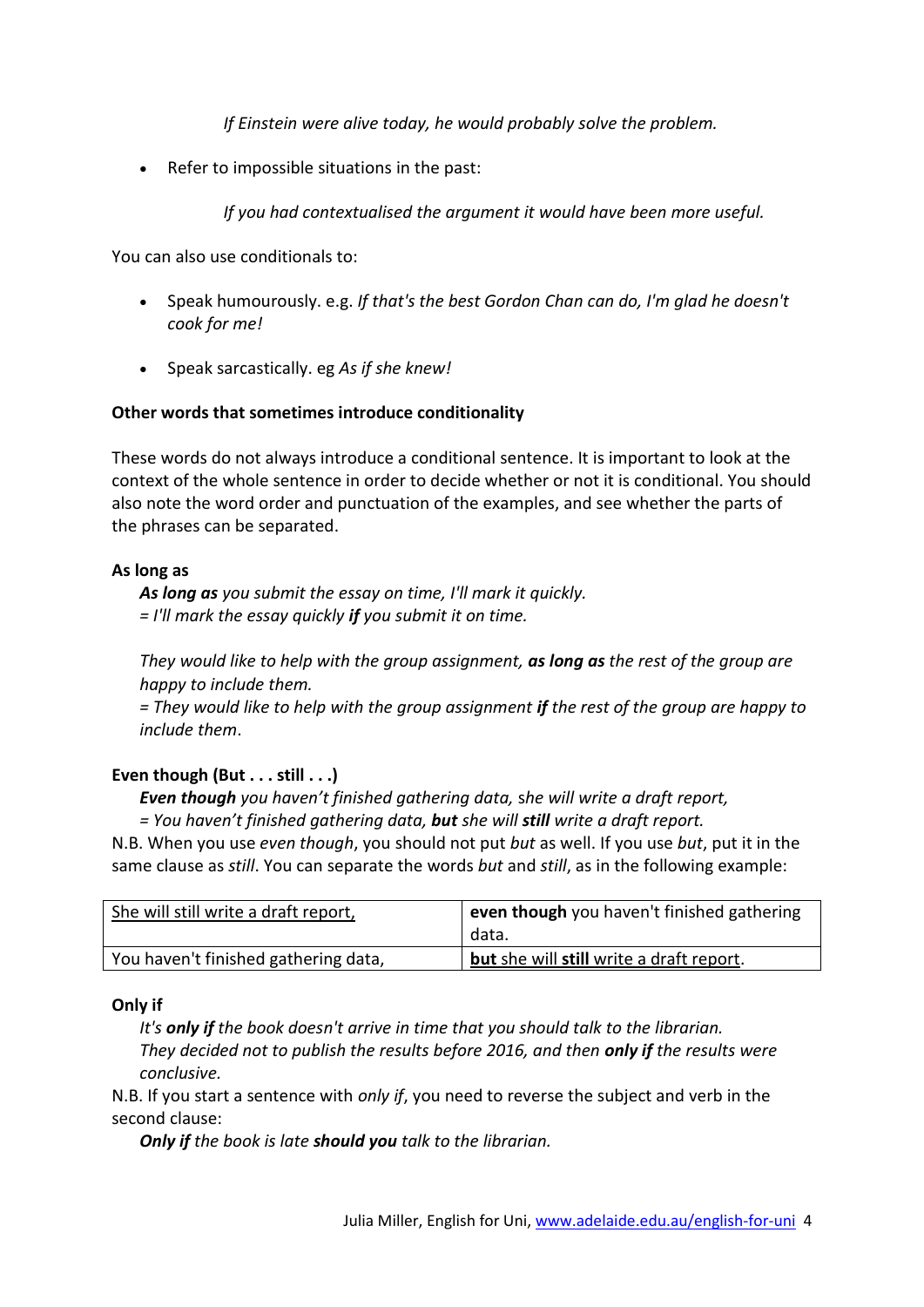This example is not a question; it has the subject (*you*) and verb (*should*) reversed because the sentence starts with *Only if*.

# **Otherwise (If . . . not . . .)**

*I should sharpen all my pencils, otherwise I will be unable to start writing.* 

*= If I do not sharpen all my pencils, I will be unable to start writing.*

*The grant amount was small, otherwise all areas of the research would have been covered.*

*= If the grant amount had not been small, all areas of the research would have been covered.*

#### **Provided (that) (interchangeable with providing that)**

*Provided the video is ready on time, it will be uploaded to the website.* 

*= Provided that the video is ready on time, it will be uploaded to the website. = If the video is ready on time, it will be uploaded to the website.*

*We will complete the exercise tomorrow, provided that the computer code is available.*

*= We will complete the exercise tomorrow, provided the computer code is available.*

*= We will complete the exercise tomorrow if the computer code is available.*

#### **Providing (that) (interchangeable with** *Provided that***)**

*They will go to the conference providing that they receive enough funding.*

- *= They will go to the conference, providing they receive enough funding.*
- *= They will go to the conference if they receive enough funding.*

#### **(Even) Supposing (that)**

*Even supposing that I wished to apply for the job, I could not.*

*= Even if I wished to apply for the job, I could not.*

*Supposing you were to redo the experiment, would you expect to find similar results? = If you were to redo the experiment, would you expect to find similar results?*

# **Unless (= If . . . not . . .)**

*Your writing will be boring unless you vary your vocabulary more. = Your writing will be boring if you do not vary your vocabulary more.*

*People will not believe you have been to Australia unless they see a photo of you standing next to the Sydney Opera House.*

*= People will not believe you have been to Australia if they do not see a photo of you standing next to the Sydney Opera House.*

#### **When**

*Students should access the Internet through the library website when they want to use the "Oxford English Dictionary" free of charge.*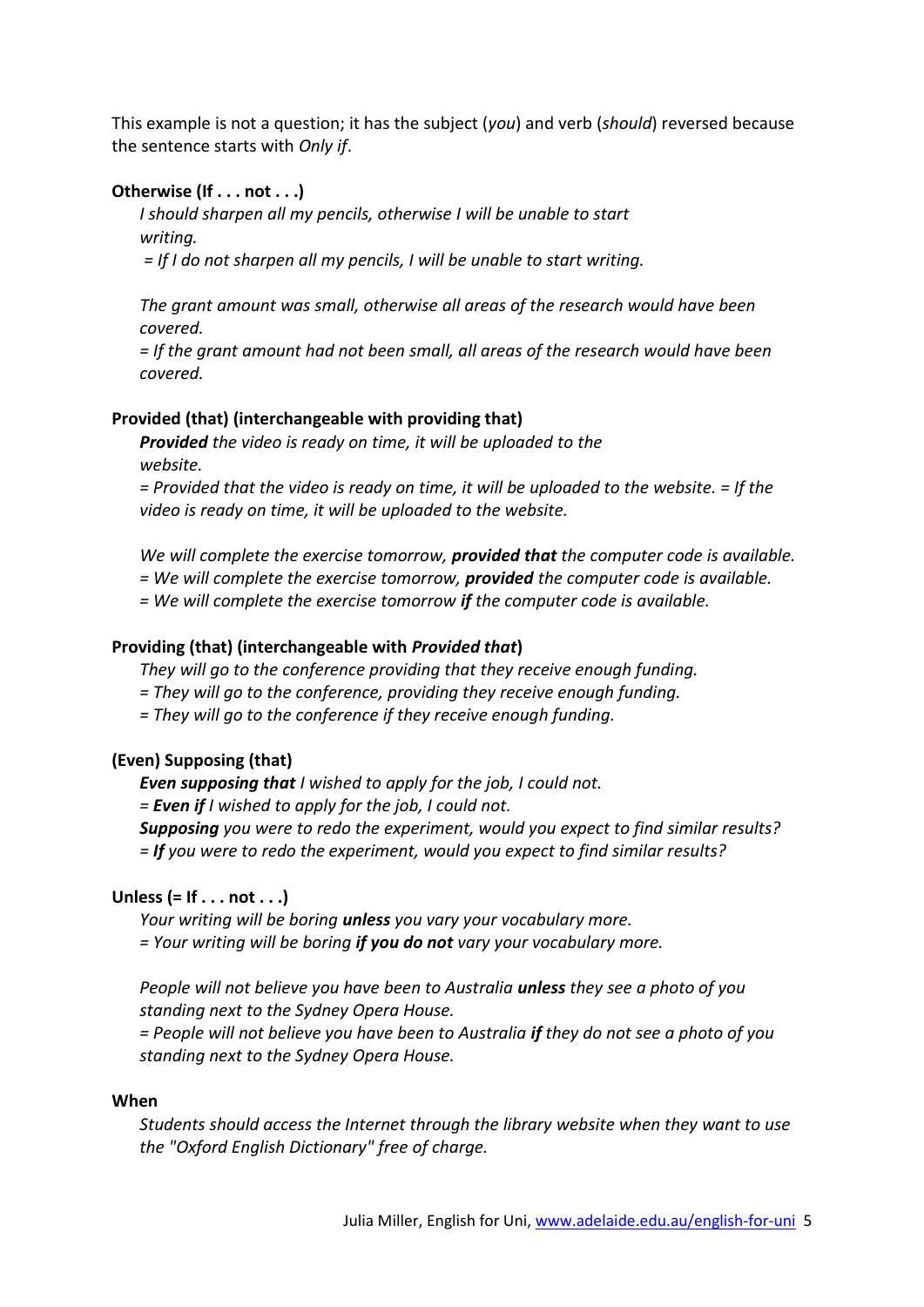= *Students should access the Internet through the library website if they want to use the "Oxford English Dictionary" free of charge.*

# **Whenever (Always . . . if . . .)**

*She avoided those lectures whenever she could. = She always avoided those lectures if she could.*

# **Whether or not ((Even) if . . . (not) . . .)**

*The lecturer will not remark your exam, whether or not you failed.*

*= The lecturer will not remark your exam, even if you failed.*

*= The lecturer will not remark your exam, even if you did not pass.*

The information on this page is very largely based on Celce-Murcia, M., & Larsen-Freeman, D. (1999). *The grammar book* (2nd ed). US: Heinle & Heinle. We highly recommend that book, and the new edition out soon, for anyone who wants a more detailed explanation of English grammar.

## **Conditionals in the movie 'If You Love Me'**

**If** you heat water to 100C it boils. (factual, timeless, scientific fact - 1) **If** you see the right girl, you know. (factual, timeless, scientific fact - 1)

**Even if** I had homework, I still helped them with their fish farm. (factual, timeless, habit - 2)

**If** you walk on snow, you cannot hide your footprints. (factual, timeless, habit - 2)

**If** I can look after a fish, I can look after a girl! (factual, timebound, all times - 3)

I like you, **even though** you studied maths and I studied history. (factual, timebound, all times - 3)

**Whenever** I see someone in trouble, I like to help them. (present + present, factual, timeless, generic - 3)

**If** you were there, you might have seen me. (factual, time-bound, past time, inferences - 4)

**If** you always give, you will always have. (future, strong result, future time, prediction - 5)

I want to find a girlfriend, **otherwise** I will be lonely. (future, strong result, future, prediction - 5)

**If** you like this man, please vote. (future, strong result, future, command - 5)

I think you should always stop and help someone, **unless** they are too dangerous. (future, weakened condition, advice - 6)

**Provided that** we are both honest with each other and communicate well, I think we could be very happy. (future, weakened condition - 6)